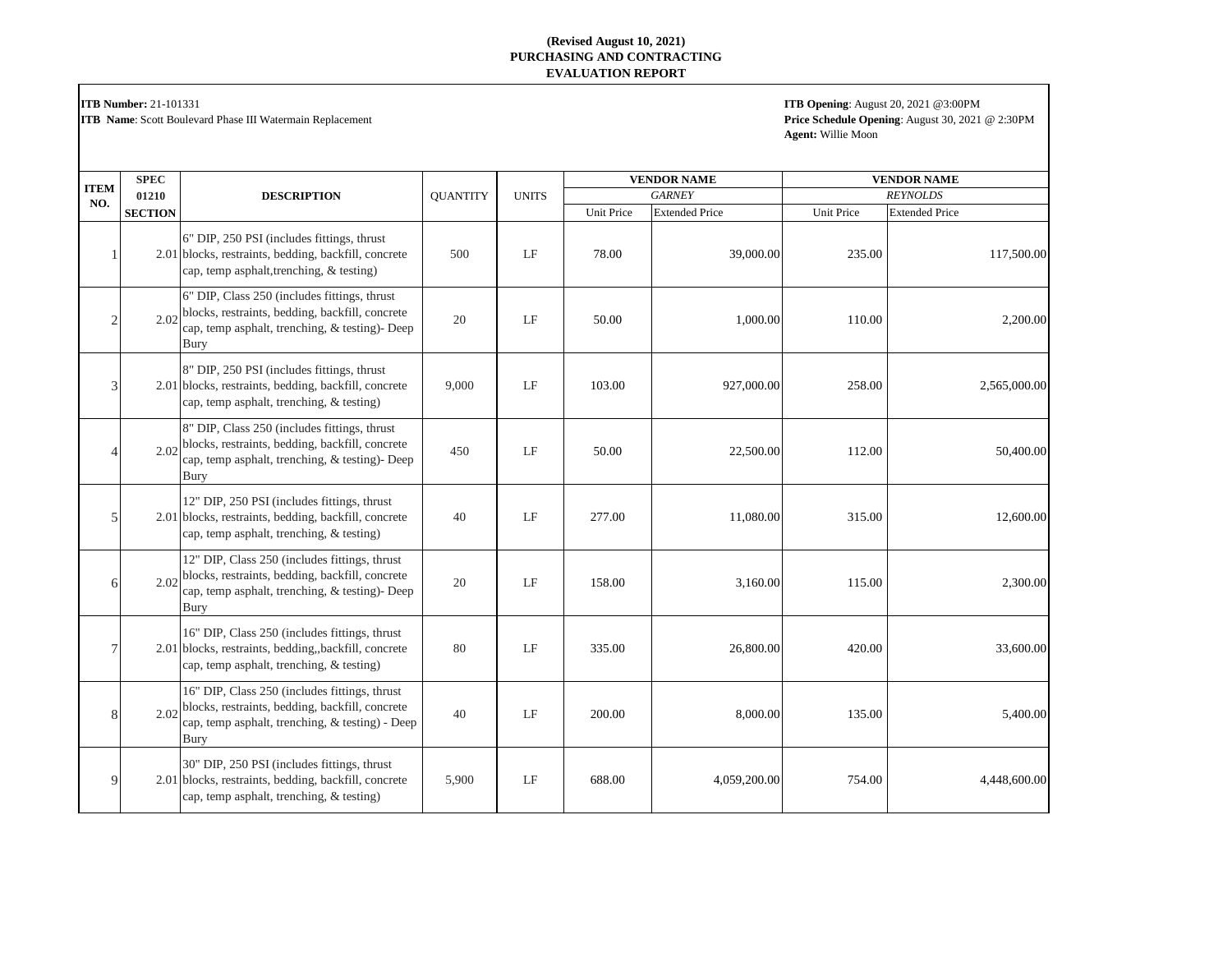| 10 |      | 30" DIP, Class 250 (includes fittings, thrust<br>2.02 blocks, restraints, bedding, backfill, concrete<br>cap, temp asphalt, trenching, & testing)- Deep<br><b>Bury</b> | 298            | LF                  | 223.00     | 66,454.00    | 137.00     | 40,826.00    |
|----|------|------------------------------------------------------------------------------------------------------------------------------------------------------------------------|----------------|---------------------|------------|--------------|------------|--------------|
| 11 |      | 2.34 24"/30" Pipe Removal                                                                                                                                              | 2,500          | LF                  | 22.00      | 55,000.00    | 85.00      | 212,500.00   |
| 12 |      | 2.32 4" PVC Drainage Line                                                                                                                                              | 400            | LF                  | 33.00      | 13,200.00    | 200.00     | 80,500.00    |
| 13 |      | 2.06 8" Gate Valve                                                                                                                                                     | 32             | EA                  | 1,800.00   | 57,600.00    | 4,165.00   | 133,280.00   |
| 14 |      | 2.06 16" Gate Valve                                                                                                                                                    |                | EA                  | 10,000.00  | 10,000.00    | 12,780.00  | 12,780.00    |
| 15 |      | 2.07 30" Gate Valve in Vault                                                                                                                                           | $\overline{7}$ | EA                  | 85,000.00  | 595,000.00   | 145,000.00 | 1,015,000.00 |
| 16 |      | 2.1 16"x8" TS&V                                                                                                                                                        |                | EA                  | 13,000.00  | 13,000.00    | 16,285.00  | 16,285.00    |
| 17 |      | 2.1 16"x16" TS&V                                                                                                                                                       |                | EA                  | 19,000.00  | 19,000.00    | 21,445.00  | 21,445.00    |
| 18 |      | 2.1 12"x12" TS&V                                                                                                                                                       |                | EA                  | 12,000.00  | 12,000.00    | 4,325.00   | 4,325.00     |
| 19 |      | 2.04 Single Wrap 30" DIP main in Polyethylene                                                                                                                          | 9,900          | $\rm LF$            | 1.50       | 14,850.00    | 15.00      | 148,500.00   |
| 20 |      | 2.04 Single Wrap 8" DIP main in Polyethylene                                                                                                                           | 510            | LF                  | 1.40       | 714.00       | 12.00      | 6,120.00     |
| 21 |      | 2.04 Double Wrap 30" DIP main in Polyethylene                                                                                                                          | 1,810          | LF                  | 3.00       | 5,430.00     | 25.00      | 45,250.00    |
| 22 | 2.08 | Air Vacuum Release Valve in Vault Including<br><b>Gravel French Drainage System</b>                                                                                    | $\overline{3}$ | EA                  | 100,000.00 | 300,000.00   | 46,800.00  | 140,400.00   |
| 23 |      | 2.32 <sup>4"</sup> Vent Pipe                                                                                                                                           | 110            | $\operatorname{LF}$ | 60.00      | 6,600.00     | 270.00     | 29,700.00    |
| 24 |      | 2.12 <sup>2</sup> Copper Service Line                                                                                                                                  | 160            | $\rm LF$            | 65.00      | 10,400.00    | 118.00     | 18,880.00    |
| 25 |      | 2.12 <sup> </sup> 1" Copper Service Line                                                                                                                               | 110            | $\operatorname{LF}$ | 55.00      | 6,050.00     | 94.00      | 10,340.00    |
| 26 |      | 2.31 Valve Cover and Marker Disc                                                                                                                                       | 78             | EA                  | 243.00     | 18,954.00    | 810.00     | 63,180.00    |
| 27 | 2.11 | 8" Proposed DIP Water Main tie into Existing<br>6" Cast Iron Water Main                                                                                                | $\overline{7}$ | EA                  | 10,000.00  | 70,000.00    | 5,635.00   | 39,445.00    |
| 28 |      | 8" Proposed DIP Water Main tie into Existing<br>$2.11$ $6"$ DIP Water Main                                                                                             |                | EA                  | 10,000.00  | 10,000.00    | 5,500.00   | 5,500.00     |
| 29 | 2.11 | 8" Proposed DIP Water Main tie into Existing<br>8" DIP Water Main                                                                                                      | $\overline{3}$ | EA                  | 10,000.00  | 30,000.00    | 6,050.00   | 18,150.00    |
| 30 |      | 2.09 Flush Hydrant Assembly with GV                                                                                                                                    | 11             | EA                  | 12,000.00  | 132,000.00   | 15,575.00  | 171,325.00   |
| 31 |      | 2.09 Fire Hydrant Assembly with GV                                                                                                                                     | 24             | EA                  | 4,900.00   | 117,600.00   | 6,725.00   | 161,400.00   |
| 32 |      | 2.09 Remove Existing Fire Hydrant                                                                                                                                      | 9              | EA                  | 1,900.00   | 17,100.00    | 2,350.00   | 21,150.00    |
| 33 |      | 2.05 Corrosion Test Station                                                                                                                                            | $\overline{3}$ | EA                  | 15,000.00  | 45,000.00    | 3,275.00   | 9,825.00     |
| 34 |      | 2.13 Service Line Replacement<br>Long/Short Side - 3/4"                                                                                                                | 121            | EA                  | 750.00     | 90,750.00    | 4,250.00   | 514,250.00   |
| 35 | 2.13 | Service Line Replacement<br>Long/Short Side - 2"                                                                                                                       |                | EA                  | 15,000.00  | 15,000.00    | 8,770.00   | 8,770.00     |
| 36 |      | 2.23 Restrained Joints, 30" DIP (includes tie-rods)                                                                                                                    | 4,000          | LF                  | 724.25     | 2,897,000.00 | 510.00     | 2,040,000.00 |
| 37 |      | 2.23 Restrained Joints, 8" DIP                                                                                                                                         | 300            | LF                  | 271.00     | 81,300.00    | 225.00     | 67,500.00    |
| 38 |      | 2.11 30" x 30" Connection                                                                                                                                              | $\overline{2}$ | EA                  | 269,672.28 | 539,344.56   | 94,000.00  | 188,000.00   |
| 40 |      | 2.35 Disconnect 8" Tie-Ins from Exist 30"                                                                                                                              | 5              | EA                  | 3,500.00   | 17,500.00    | 5,460.00   | 27,300.00    |
|    |      | <b>Pavement &amp; Concrete Work</b>                                                                                                                                    |                |                     |            |              |            |              |
| 41 | 2.2  | Concrete Encasement on Proposed & Existing<br><b>Utilities</b>                                                                                                         | 200            | <b>CY</b>           | 650.00     | 130,000.00   | 488.00     | 97,600.00    |
| 42 | 2.19 | Abandon Existing Water Main in Place fill<br>with grout                                                                                                                | 980            | ${\rm CY}$          | 260.00     | 254,800.00   | 275.00     | 269,500.00   |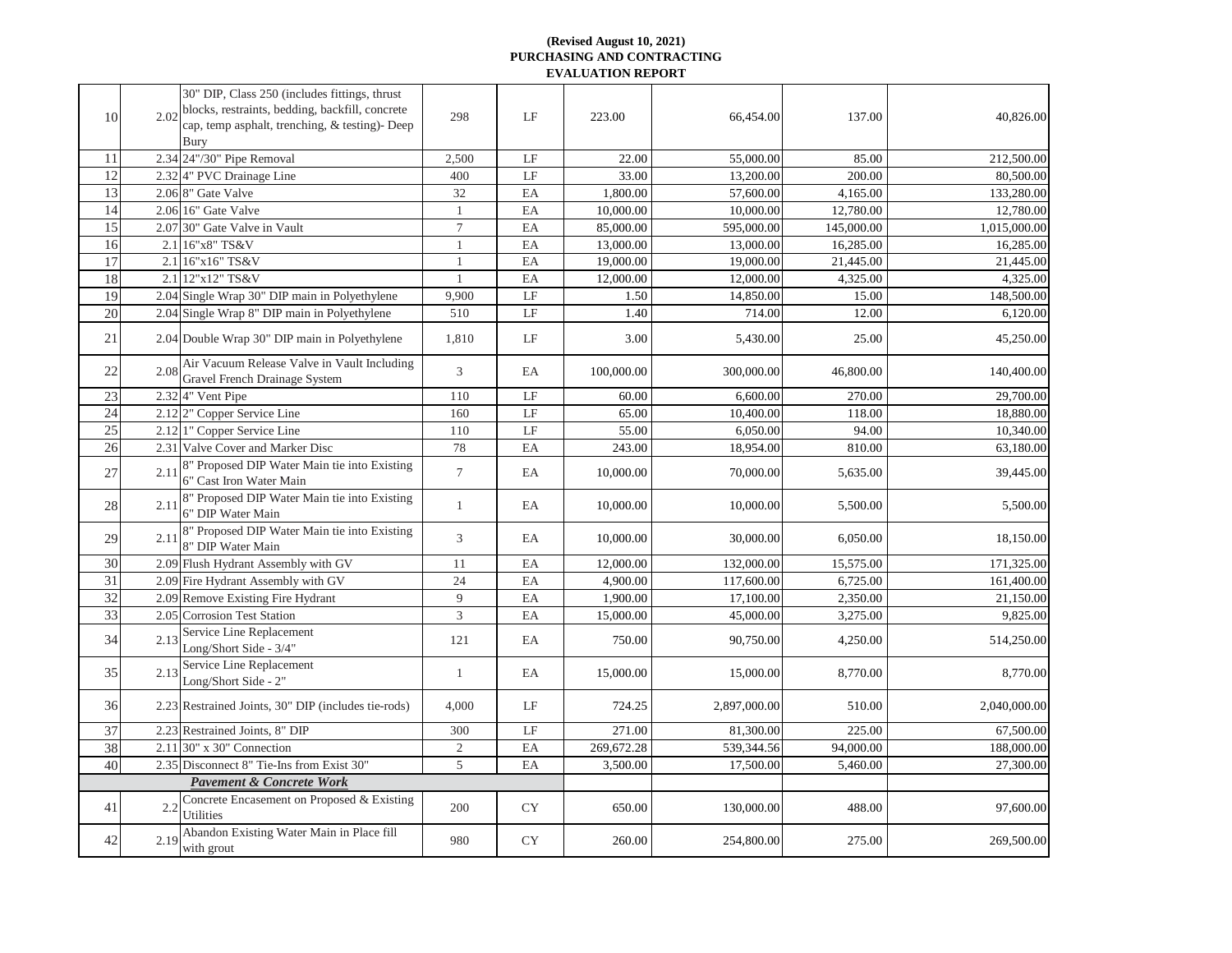| 44<br>527,800.00<br>2.16 1.5" Asphalt Pavement<br>2,900<br><b>TN</b><br>182.00<br>240.00<br>45<br>2.15 Speed Hump Repair (match existing)<br>17<br>EA<br>3,000.00<br>51,000.00<br>3,530.00<br>46<br>2.33 Replace Traffic Loops<br>EA<br>8,000.00<br>1,765.00<br>$\overline{4}$<br>2,000.00<br>47<br>2.21 4" Solid White Striping<br>370<br>$\operatorname{LF}$<br>2.00<br>740.00<br>1.50<br>48<br>$\operatorname{LF}$<br>2.21 8" Solid White Striping<br>3,600.00<br>2.00<br>600<br>6.00<br>49<br>2.21 18" Solid White Striping<br>$\rm LF$<br>10.00<br>100<br>1,000.00<br>5.00<br>50<br>$\operatorname{LF}$<br>2.00<br>2,200.00<br>1.50<br>2.21 4" Solid Red Striping<br>1,100<br>51<br>2.21 4" Solid Yellow Striping<br>$\rm LF$<br>2.00<br>1,800.00<br>1.50<br>900<br>52<br>$\operatorname{LF}$<br>3.00<br>1,500.00<br>2.50<br>2.21 5" Solid Yellow Striping<br>500<br>53<br>$\operatorname{LF}$<br>2.21 5" Skip White Striping<br>222<br>3.00<br>2.00<br>666.00<br>54<br>4.00<br>1,309<br>$\rm LF$<br>5,236.00<br>2.00<br>2.21 5" Skip Yellow Striping<br>55<br>8<br>4,000.00<br>765.00<br>2.21 Arrows and Lettering<br>EA<br>500.00<br>56<br>2.17 Reset Granite Header Curb<br>7,300<br>$\operatorname{LF}$<br>365,000.00<br>38.00<br>50.00<br>56A<br>2.7 Replace Granite Curb<br>EA<br>2,000<br>100.00<br>200,000.00<br>62.00<br>57<br>2.15 Replace Traffic Tables<br>17<br>EA<br>4,750.00<br>80,750.00<br>5,295.00<br><b>Stormwater</b><br>58<br>2.24 18" CMP<br>40<br>$\rm LF$<br>142.00<br>5,680.00<br>205.00<br>59<br>$\rm LF$<br>2.24 36" DIP Culvert<br>160<br>621.00<br>99,360.00<br>420.00<br>60<br>2.24 DWCB<br>2<br>6,500.00<br>17,750.00<br>EA<br>13,000.00<br>61<br>2.24 36" Headwall<br>8,500.00<br>34,000.00<br>20,500.00<br>EA<br>$\overline{4}$<br>62<br>$5\overline{)}$<br><b>TN</b><br>2.25 Rip Rap (Type 1 or Type 3) TN<br>500.00<br>89.00<br>2,500.00<br><b>Erosion Control</b><br>63<br>2.25 Water Quality Monitoring and Sampling<br>LS<br>400.00<br>12<br>4,800.00<br>765.00<br>64<br>12<br>LS<br>2.25 Water Quality Inspections<br>400.00<br>4,800.00<br>590.00<br><b>Construct and Remove Inlet</b><br>2.25<br>65<br>EA<br>98.00<br>13<br>1,274.00<br>1,425.00<br>Sediment Trap (Sd2-P) (EA)<br>Maintenance of Inlet Sediment Trap<br>2.25<br>EA<br>90.00<br>1,170.00<br>66<br>13<br>415.00<br>$(Sd-P)$<br><b>Construct and Remove Outlet</b><br>2,500.00<br>885.00<br>67<br>2.25<br>EA<br>2,500.00<br>$\mathbf{1}$<br>Protection (St)<br>68<br>2.25 Maintenance of Outlet Protection<br>EA<br>450.00<br>295.00<br>450.00<br>69<br>LF<br>$2.25$ Silt Fence (Type C) (LF)<br>3.15<br>40,320.00<br>6.00<br>12,800<br>70<br>$\rm LF$<br>0.01<br>2.25 Maintenance of Silt Fence<br>12,800<br>128.00<br>2.50<br>71<br>2.00<br>2.25 Tree Fence (LF)<br>LF<br>9,482.00<br>4.00<br>4,741<br>72<br>2.25 Maintenance of Tree Fence (LF)<br>$\operatorname{LF}$<br>0.01<br>4,741<br>47.41<br>2.00<br>73<br>$\mathfrak{Z}$<br>700.00<br>$2.25$ Mulch (TN)<br>TN<br>2,100.00<br>1,118.00<br>74<br>$\overline{2}$<br>$\mathbf{A}\mathbf{C}$<br>865.00<br>1,730.00<br>1,765.00<br>2.25 Temporary Grassing (SY)<br>75<br>2.25 Sodding (SY)<br>9,000<br>149,940.00<br>SY<br>16.66<br>14.00<br>0.00<br><b>General Items</b><br>76<br>351,900.00<br>2.26 Traffic Control<br>LS<br>351,900.00<br>15,000.00<br>Maintain or replace retaining walls at 993 N<br>2.22<br>77<br>LS<br>45,000.00<br>19,000.00<br>45,000.00<br>Carter St & 1008 N Carter St<br>78<br><b>CY</b><br>2.14 Rock Excavation<br>143.00<br>201,630.00<br>10.00<br>1,410 | 43 | 2.18 Concrete Driveway Replacement | 90 | SY | 175.00 | 15,750.00 | 142.00 | 12,780.00  |
|--------------------------------------------------------------------------------------------------------------------------------------------------------------------------------------------------------------------------------------------------------------------------------------------------------------------------------------------------------------------------------------------------------------------------------------------------------------------------------------------------------------------------------------------------------------------------------------------------------------------------------------------------------------------------------------------------------------------------------------------------------------------------------------------------------------------------------------------------------------------------------------------------------------------------------------------------------------------------------------------------------------------------------------------------------------------------------------------------------------------------------------------------------------------------------------------------------------------------------------------------------------------------------------------------------------------------------------------------------------------------------------------------------------------------------------------------------------------------------------------------------------------------------------------------------------------------------------------------------------------------------------------------------------------------------------------------------------------------------------------------------------------------------------------------------------------------------------------------------------------------------------------------------------------------------------------------------------------------------------------------------------------------------------------------------------------------------------------------------------------------------------------------------------------------------------------------------------------------------------------------------------------------------------------------------------------------------------------------------------------------------------------------------------------------------------------------------------------------------------------------------------------------------------------------------------------------------------------------------------------------------------------------------------------------------------------------------------------------------------------------------------------------------------------------------------------------------------------------------------------------------------------------------------------------------------------------------------------------------------------------------------------------------------------------------------------------------------------------------------------------------------------------------------------------------------------------------------------------------------------------------------------------------------------------------------------------------------------------------------------------------------------------------------------------------------------------------------------------------------------------------------------------------------------------------|----|------------------------------------|----|----|--------|-----------|--------|------------|
|                                                                                                                                                                                                                                                                                                                                                                                                                                                                                                                                                                                                                                                                                                                                                                                                                                                                                                                                                                                                                                                                                                                                                                                                                                                                                                                                                                                                                                                                                                                                                                                                                                                                                                                                                                                                                                                                                                                                                                                                                                                                                                                                                                                                                                                                                                                                                                                                                                                                                                                                                                                                                                                                                                                                                                                                                                                                                                                                                                                                                                                                                                                                                                                                                                                                                                                                                                                                                                                                                                                                                        |    |                                    |    |    |        |           |        | 696,000.00 |
|                                                                                                                                                                                                                                                                                                                                                                                                                                                                                                                                                                                                                                                                                                                                                                                                                                                                                                                                                                                                                                                                                                                                                                                                                                                                                                                                                                                                                                                                                                                                                                                                                                                                                                                                                                                                                                                                                                                                                                                                                                                                                                                                                                                                                                                                                                                                                                                                                                                                                                                                                                                                                                                                                                                                                                                                                                                                                                                                                                                                                                                                                                                                                                                                                                                                                                                                                                                                                                                                                                                                                        |    |                                    |    |    |        |           |        | 60,010.00  |
|                                                                                                                                                                                                                                                                                                                                                                                                                                                                                                                                                                                                                                                                                                                                                                                                                                                                                                                                                                                                                                                                                                                                                                                                                                                                                                                                                                                                                                                                                                                                                                                                                                                                                                                                                                                                                                                                                                                                                                                                                                                                                                                                                                                                                                                                                                                                                                                                                                                                                                                                                                                                                                                                                                                                                                                                                                                                                                                                                                                                                                                                                                                                                                                                                                                                                                                                                                                                                                                                                                                                                        |    |                                    |    |    |        |           |        | 7,060.00   |
|                                                                                                                                                                                                                                                                                                                                                                                                                                                                                                                                                                                                                                                                                                                                                                                                                                                                                                                                                                                                                                                                                                                                                                                                                                                                                                                                                                                                                                                                                                                                                                                                                                                                                                                                                                                                                                                                                                                                                                                                                                                                                                                                                                                                                                                                                                                                                                                                                                                                                                                                                                                                                                                                                                                                                                                                                                                                                                                                                                                                                                                                                                                                                                                                                                                                                                                                                                                                                                                                                                                                                        |    |                                    |    |    |        |           |        | 555.00     |
|                                                                                                                                                                                                                                                                                                                                                                                                                                                                                                                                                                                                                                                                                                                                                                                                                                                                                                                                                                                                                                                                                                                                                                                                                                                                                                                                                                                                                                                                                                                                                                                                                                                                                                                                                                                                                                                                                                                                                                                                                                                                                                                                                                                                                                                                                                                                                                                                                                                                                                                                                                                                                                                                                                                                                                                                                                                                                                                                                                                                                                                                                                                                                                                                                                                                                                                                                                                                                                                                                                                                                        |    |                                    |    |    |        |           |        | 1,200.00   |
|                                                                                                                                                                                                                                                                                                                                                                                                                                                                                                                                                                                                                                                                                                                                                                                                                                                                                                                                                                                                                                                                                                                                                                                                                                                                                                                                                                                                                                                                                                                                                                                                                                                                                                                                                                                                                                                                                                                                                                                                                                                                                                                                                                                                                                                                                                                                                                                                                                                                                                                                                                                                                                                                                                                                                                                                                                                                                                                                                                                                                                                                                                                                                                                                                                                                                                                                                                                                                                                                                                                                                        |    |                                    |    |    |        |           |        | 500.00     |
|                                                                                                                                                                                                                                                                                                                                                                                                                                                                                                                                                                                                                                                                                                                                                                                                                                                                                                                                                                                                                                                                                                                                                                                                                                                                                                                                                                                                                                                                                                                                                                                                                                                                                                                                                                                                                                                                                                                                                                                                                                                                                                                                                                                                                                                                                                                                                                                                                                                                                                                                                                                                                                                                                                                                                                                                                                                                                                                                                                                                                                                                                                                                                                                                                                                                                                                                                                                                                                                                                                                                                        |    |                                    |    |    |        |           |        | 1,650.00   |
|                                                                                                                                                                                                                                                                                                                                                                                                                                                                                                                                                                                                                                                                                                                                                                                                                                                                                                                                                                                                                                                                                                                                                                                                                                                                                                                                                                                                                                                                                                                                                                                                                                                                                                                                                                                                                                                                                                                                                                                                                                                                                                                                                                                                                                                                                                                                                                                                                                                                                                                                                                                                                                                                                                                                                                                                                                                                                                                                                                                                                                                                                                                                                                                                                                                                                                                                                                                                                                                                                                                                                        |    |                                    |    |    |        |           |        | 1,350.00   |
|                                                                                                                                                                                                                                                                                                                                                                                                                                                                                                                                                                                                                                                                                                                                                                                                                                                                                                                                                                                                                                                                                                                                                                                                                                                                                                                                                                                                                                                                                                                                                                                                                                                                                                                                                                                                                                                                                                                                                                                                                                                                                                                                                                                                                                                                                                                                                                                                                                                                                                                                                                                                                                                                                                                                                                                                                                                                                                                                                                                                                                                                                                                                                                                                                                                                                                                                                                                                                                                                                                                                                        |    |                                    |    |    |        |           |        | 1,250.00   |
|                                                                                                                                                                                                                                                                                                                                                                                                                                                                                                                                                                                                                                                                                                                                                                                                                                                                                                                                                                                                                                                                                                                                                                                                                                                                                                                                                                                                                                                                                                                                                                                                                                                                                                                                                                                                                                                                                                                                                                                                                                                                                                                                                                                                                                                                                                                                                                                                                                                                                                                                                                                                                                                                                                                                                                                                                                                                                                                                                                                                                                                                                                                                                                                                                                                                                                                                                                                                                                                                                                                                                        |    |                                    |    |    |        |           |        | 444.00     |
|                                                                                                                                                                                                                                                                                                                                                                                                                                                                                                                                                                                                                                                                                                                                                                                                                                                                                                                                                                                                                                                                                                                                                                                                                                                                                                                                                                                                                                                                                                                                                                                                                                                                                                                                                                                                                                                                                                                                                                                                                                                                                                                                                                                                                                                                                                                                                                                                                                                                                                                                                                                                                                                                                                                                                                                                                                                                                                                                                                                                                                                                                                                                                                                                                                                                                                                                                                                                                                                                                                                                                        |    |                                    |    |    |        |           |        | 2,618.00   |
|                                                                                                                                                                                                                                                                                                                                                                                                                                                                                                                                                                                                                                                                                                                                                                                                                                                                                                                                                                                                                                                                                                                                                                                                                                                                                                                                                                                                                                                                                                                                                                                                                                                                                                                                                                                                                                                                                                                                                                                                                                                                                                                                                                                                                                                                                                                                                                                                                                                                                                                                                                                                                                                                                                                                                                                                                                                                                                                                                                                                                                                                                                                                                                                                                                                                                                                                                                                                                                                                                                                                                        |    |                                    |    |    |        |           |        | 6,120.00   |
|                                                                                                                                                                                                                                                                                                                                                                                                                                                                                                                                                                                                                                                                                                                                                                                                                                                                                                                                                                                                                                                                                                                                                                                                                                                                                                                                                                                                                                                                                                                                                                                                                                                                                                                                                                                                                                                                                                                                                                                                                                                                                                                                                                                                                                                                                                                                                                                                                                                                                                                                                                                                                                                                                                                                                                                                                                                                                                                                                                                                                                                                                                                                                                                                                                                                                                                                                                                                                                                                                                                                                        |    |                                    |    |    |        |           |        | 277,400.00 |
|                                                                                                                                                                                                                                                                                                                                                                                                                                                                                                                                                                                                                                                                                                                                                                                                                                                                                                                                                                                                                                                                                                                                                                                                                                                                                                                                                                                                                                                                                                                                                                                                                                                                                                                                                                                                                                                                                                                                                                                                                                                                                                                                                                                                                                                                                                                                                                                                                                                                                                                                                                                                                                                                                                                                                                                                                                                                                                                                                                                                                                                                                                                                                                                                                                                                                                                                                                                                                                                                                                                                                        |    |                                    |    |    |        |           |        | 124,000.00 |
|                                                                                                                                                                                                                                                                                                                                                                                                                                                                                                                                                                                                                                                                                                                                                                                                                                                                                                                                                                                                                                                                                                                                                                                                                                                                                                                                                                                                                                                                                                                                                                                                                                                                                                                                                                                                                                                                                                                                                                                                                                                                                                                                                                                                                                                                                                                                                                                                                                                                                                                                                                                                                                                                                                                                                                                                                                                                                                                                                                                                                                                                                                                                                                                                                                                                                                                                                                                                                                                                                                                                                        |    |                                    |    |    |        |           |        | 90,015.00  |
|                                                                                                                                                                                                                                                                                                                                                                                                                                                                                                                                                                                                                                                                                                                                                                                                                                                                                                                                                                                                                                                                                                                                                                                                                                                                                                                                                                                                                                                                                                                                                                                                                                                                                                                                                                                                                                                                                                                                                                                                                                                                                                                                                                                                                                                                                                                                                                                                                                                                                                                                                                                                                                                                                                                                                                                                                                                                                                                                                                                                                                                                                                                                                                                                                                                                                                                                                                                                                                                                                                                                                        |    |                                    |    |    |        |           |        |            |
|                                                                                                                                                                                                                                                                                                                                                                                                                                                                                                                                                                                                                                                                                                                                                                                                                                                                                                                                                                                                                                                                                                                                                                                                                                                                                                                                                                                                                                                                                                                                                                                                                                                                                                                                                                                                                                                                                                                                                                                                                                                                                                                                                                                                                                                                                                                                                                                                                                                                                                                                                                                                                                                                                                                                                                                                                                                                                                                                                                                                                                                                                                                                                                                                                                                                                                                                                                                                                                                                                                                                                        |    |                                    |    |    |        |           |        | 8,200.00   |
|                                                                                                                                                                                                                                                                                                                                                                                                                                                                                                                                                                                                                                                                                                                                                                                                                                                                                                                                                                                                                                                                                                                                                                                                                                                                                                                                                                                                                                                                                                                                                                                                                                                                                                                                                                                                                                                                                                                                                                                                                                                                                                                                                                                                                                                                                                                                                                                                                                                                                                                                                                                                                                                                                                                                                                                                                                                                                                                                                                                                                                                                                                                                                                                                                                                                                                                                                                                                                                                                                                                                                        |    |                                    |    |    |        |           |        | 67,200.00  |
|                                                                                                                                                                                                                                                                                                                                                                                                                                                                                                                                                                                                                                                                                                                                                                                                                                                                                                                                                                                                                                                                                                                                                                                                                                                                                                                                                                                                                                                                                                                                                                                                                                                                                                                                                                                                                                                                                                                                                                                                                                                                                                                                                                                                                                                                                                                                                                                                                                                                                                                                                                                                                                                                                                                                                                                                                                                                                                                                                                                                                                                                                                                                                                                                                                                                                                                                                                                                                                                                                                                                                        |    |                                    |    |    |        |           |        | 35,500.00  |
|                                                                                                                                                                                                                                                                                                                                                                                                                                                                                                                                                                                                                                                                                                                                                                                                                                                                                                                                                                                                                                                                                                                                                                                                                                                                                                                                                                                                                                                                                                                                                                                                                                                                                                                                                                                                                                                                                                                                                                                                                                                                                                                                                                                                                                                                                                                                                                                                                                                                                                                                                                                                                                                                                                                                                                                                                                                                                                                                                                                                                                                                                                                                                                                                                                                                                                                                                                                                                                                                                                                                                        |    |                                    |    |    |        |           |        | 82,000.00  |
|                                                                                                                                                                                                                                                                                                                                                                                                                                                                                                                                                                                                                                                                                                                                                                                                                                                                                                                                                                                                                                                                                                                                                                                                                                                                                                                                                                                                                                                                                                                                                                                                                                                                                                                                                                                                                                                                                                                                                                                                                                                                                                                                                                                                                                                                                                                                                                                                                                                                                                                                                                                                                                                                                                                                                                                                                                                                                                                                                                                                                                                                                                                                                                                                                                                                                                                                                                                                                                                                                                                                                        |    |                                    |    |    |        |           |        | 445.00     |
|                                                                                                                                                                                                                                                                                                                                                                                                                                                                                                                                                                                                                                                                                                                                                                                                                                                                                                                                                                                                                                                                                                                                                                                                                                                                                                                                                                                                                                                                                                                                                                                                                                                                                                                                                                                                                                                                                                                                                                                                                                                                                                                                                                                                                                                                                                                                                                                                                                                                                                                                                                                                                                                                                                                                                                                                                                                                                                                                                                                                                                                                                                                                                                                                                                                                                                                                                                                                                                                                                                                                                        |    |                                    |    |    |        |           |        |            |
|                                                                                                                                                                                                                                                                                                                                                                                                                                                                                                                                                                                                                                                                                                                                                                                                                                                                                                                                                                                                                                                                                                                                                                                                                                                                                                                                                                                                                                                                                                                                                                                                                                                                                                                                                                                                                                                                                                                                                                                                                                                                                                                                                                                                                                                                                                                                                                                                                                                                                                                                                                                                                                                                                                                                                                                                                                                                                                                                                                                                                                                                                                                                                                                                                                                                                                                                                                                                                                                                                                                                                        |    |                                    |    |    |        |           |        | 9,180.00   |
|                                                                                                                                                                                                                                                                                                                                                                                                                                                                                                                                                                                                                                                                                                                                                                                                                                                                                                                                                                                                                                                                                                                                                                                                                                                                                                                                                                                                                                                                                                                                                                                                                                                                                                                                                                                                                                                                                                                                                                                                                                                                                                                                                                                                                                                                                                                                                                                                                                                                                                                                                                                                                                                                                                                                                                                                                                                                                                                                                                                                                                                                                                                                                                                                                                                                                                                                                                                                                                                                                                                                                        |    |                                    |    |    |        |           |        | 7,080.00   |
|                                                                                                                                                                                                                                                                                                                                                                                                                                                                                                                                                                                                                                                                                                                                                                                                                                                                                                                                                                                                                                                                                                                                                                                                                                                                                                                                                                                                                                                                                                                                                                                                                                                                                                                                                                                                                                                                                                                                                                                                                                                                                                                                                                                                                                                                                                                                                                                                                                                                                                                                                                                                                                                                                                                                                                                                                                                                                                                                                                                                                                                                                                                                                                                                                                                                                                                                                                                                                                                                                                                                                        |    |                                    |    |    |        |           |        | 18,525.00  |
|                                                                                                                                                                                                                                                                                                                                                                                                                                                                                                                                                                                                                                                                                                                                                                                                                                                                                                                                                                                                                                                                                                                                                                                                                                                                                                                                                                                                                                                                                                                                                                                                                                                                                                                                                                                                                                                                                                                                                                                                                                                                                                                                                                                                                                                                                                                                                                                                                                                                                                                                                                                                                                                                                                                                                                                                                                                                                                                                                                                                                                                                                                                                                                                                                                                                                                                                                                                                                                                                                                                                                        |    |                                    |    |    |        |           |        | 5,395.00   |
|                                                                                                                                                                                                                                                                                                                                                                                                                                                                                                                                                                                                                                                                                                                                                                                                                                                                                                                                                                                                                                                                                                                                                                                                                                                                                                                                                                                                                                                                                                                                                                                                                                                                                                                                                                                                                                                                                                                                                                                                                                                                                                                                                                                                                                                                                                                                                                                                                                                                                                                                                                                                                                                                                                                                                                                                                                                                                                                                                                                                                                                                                                                                                                                                                                                                                                                                                                                                                                                                                                                                                        |    |                                    |    |    |        |           |        | 885.00     |
|                                                                                                                                                                                                                                                                                                                                                                                                                                                                                                                                                                                                                                                                                                                                                                                                                                                                                                                                                                                                                                                                                                                                                                                                                                                                                                                                                                                                                                                                                                                                                                                                                                                                                                                                                                                                                                                                                                                                                                                                                                                                                                                                                                                                                                                                                                                                                                                                                                                                                                                                                                                                                                                                                                                                                                                                                                                                                                                                                                                                                                                                                                                                                                                                                                                                                                                                                                                                                                                                                                                                                        |    |                                    |    |    |        |           |        | 295.00     |
|                                                                                                                                                                                                                                                                                                                                                                                                                                                                                                                                                                                                                                                                                                                                                                                                                                                                                                                                                                                                                                                                                                                                                                                                                                                                                                                                                                                                                                                                                                                                                                                                                                                                                                                                                                                                                                                                                                                                                                                                                                                                                                                                                                                                                                                                                                                                                                                                                                                                                                                                                                                                                                                                                                                                                                                                                                                                                                                                                                                                                                                                                                                                                                                                                                                                                                                                                                                                                                                                                                                                                        |    |                                    |    |    |        |           |        | 76,800.00  |
|                                                                                                                                                                                                                                                                                                                                                                                                                                                                                                                                                                                                                                                                                                                                                                                                                                                                                                                                                                                                                                                                                                                                                                                                                                                                                                                                                                                                                                                                                                                                                                                                                                                                                                                                                                                                                                                                                                                                                                                                                                                                                                                                                                                                                                                                                                                                                                                                                                                                                                                                                                                                                                                                                                                                                                                                                                                                                                                                                                                                                                                                                                                                                                                                                                                                                                                                                                                                                                                                                                                                                        |    |                                    |    |    |        |           |        | 32,000.00  |
|                                                                                                                                                                                                                                                                                                                                                                                                                                                                                                                                                                                                                                                                                                                                                                                                                                                                                                                                                                                                                                                                                                                                                                                                                                                                                                                                                                                                                                                                                                                                                                                                                                                                                                                                                                                                                                                                                                                                                                                                                                                                                                                                                                                                                                                                                                                                                                                                                                                                                                                                                                                                                                                                                                                                                                                                                                                                                                                                                                                                                                                                                                                                                                                                                                                                                                                                                                                                                                                                                                                                                        |    |                                    |    |    |        |           |        | 18,964.00  |
|                                                                                                                                                                                                                                                                                                                                                                                                                                                                                                                                                                                                                                                                                                                                                                                                                                                                                                                                                                                                                                                                                                                                                                                                                                                                                                                                                                                                                                                                                                                                                                                                                                                                                                                                                                                                                                                                                                                                                                                                                                                                                                                                                                                                                                                                                                                                                                                                                                                                                                                                                                                                                                                                                                                                                                                                                                                                                                                                                                                                                                                                                                                                                                                                                                                                                                                                                                                                                                                                                                                                                        |    |                                    |    |    |        |           |        | 9,482.00   |
|                                                                                                                                                                                                                                                                                                                                                                                                                                                                                                                                                                                                                                                                                                                                                                                                                                                                                                                                                                                                                                                                                                                                                                                                                                                                                                                                                                                                                                                                                                                                                                                                                                                                                                                                                                                                                                                                                                                                                                                                                                                                                                                                                                                                                                                                                                                                                                                                                                                                                                                                                                                                                                                                                                                                                                                                                                                                                                                                                                                                                                                                                                                                                                                                                                                                                                                                                                                                                                                                                                                                                        |    |                                    |    |    |        |           |        | 3,354.00   |
|                                                                                                                                                                                                                                                                                                                                                                                                                                                                                                                                                                                                                                                                                                                                                                                                                                                                                                                                                                                                                                                                                                                                                                                                                                                                                                                                                                                                                                                                                                                                                                                                                                                                                                                                                                                                                                                                                                                                                                                                                                                                                                                                                                                                                                                                                                                                                                                                                                                                                                                                                                                                                                                                                                                                                                                                                                                                                                                                                                                                                                                                                                                                                                                                                                                                                                                                                                                                                                                                                                                                                        |    |                                    |    |    |        |           |        | 3,530.00   |
|                                                                                                                                                                                                                                                                                                                                                                                                                                                                                                                                                                                                                                                                                                                                                                                                                                                                                                                                                                                                                                                                                                                                                                                                                                                                                                                                                                                                                                                                                                                                                                                                                                                                                                                                                                                                                                                                                                                                                                                                                                                                                                                                                                                                                                                                                                                                                                                                                                                                                                                                                                                                                                                                                                                                                                                                                                                                                                                                                                                                                                                                                                                                                                                                                                                                                                                                                                                                                                                                                                                                                        |    |                                    |    |    |        |           |        | 126,000.00 |
|                                                                                                                                                                                                                                                                                                                                                                                                                                                                                                                                                                                                                                                                                                                                                                                                                                                                                                                                                                                                                                                                                                                                                                                                                                                                                                                                                                                                                                                                                                                                                                                                                                                                                                                                                                                                                                                                                                                                                                                                                                                                                                                                                                                                                                                                                                                                                                                                                                                                                                                                                                                                                                                                                                                                                                                                                                                                                                                                                                                                                                                                                                                                                                                                                                                                                                                                                                                                                                                                                                                                                        |    |                                    |    |    |        |           |        |            |
|                                                                                                                                                                                                                                                                                                                                                                                                                                                                                                                                                                                                                                                                                                                                                                                                                                                                                                                                                                                                                                                                                                                                                                                                                                                                                                                                                                                                                                                                                                                                                                                                                                                                                                                                                                                                                                                                                                                                                                                                                                                                                                                                                                                                                                                                                                                                                                                                                                                                                                                                                                                                                                                                                                                                                                                                                                                                                                                                                                                                                                                                                                                                                                                                                                                                                                                                                                                                                                                                                                                                                        |    |                                    |    |    |        |           |        |            |
|                                                                                                                                                                                                                                                                                                                                                                                                                                                                                                                                                                                                                                                                                                                                                                                                                                                                                                                                                                                                                                                                                                                                                                                                                                                                                                                                                                                                                                                                                                                                                                                                                                                                                                                                                                                                                                                                                                                                                                                                                                                                                                                                                                                                                                                                                                                                                                                                                                                                                                                                                                                                                                                                                                                                                                                                                                                                                                                                                                                                                                                                                                                                                                                                                                                                                                                                                                                                                                                                                                                                                        |    |                                    |    |    |        |           |        | 15,000.00  |
|                                                                                                                                                                                                                                                                                                                                                                                                                                                                                                                                                                                                                                                                                                                                                                                                                                                                                                                                                                                                                                                                                                                                                                                                                                                                                                                                                                                                                                                                                                                                                                                                                                                                                                                                                                                                                                                                                                                                                                                                                                                                                                                                                                                                                                                                                                                                                                                                                                                                                                                                                                                                                                                                                                                                                                                                                                                                                                                                                                                                                                                                                                                                                                                                                                                                                                                                                                                                                                                                                                                                                        |    |                                    |    |    |        |           |        | 19,000.00  |
|                                                                                                                                                                                                                                                                                                                                                                                                                                                                                                                                                                                                                                                                                                                                                                                                                                                                                                                                                                                                                                                                                                                                                                                                                                                                                                                                                                                                                                                                                                                                                                                                                                                                                                                                                                                                                                                                                                                                                                                                                                                                                                                                                                                                                                                                                                                                                                                                                                                                                                                                                                                                                                                                                                                                                                                                                                                                                                                                                                                                                                                                                                                                                                                                                                                                                                                                                                                                                                                                                                                                                        |    |                                    |    |    |        |           |        | 14,100.00  |